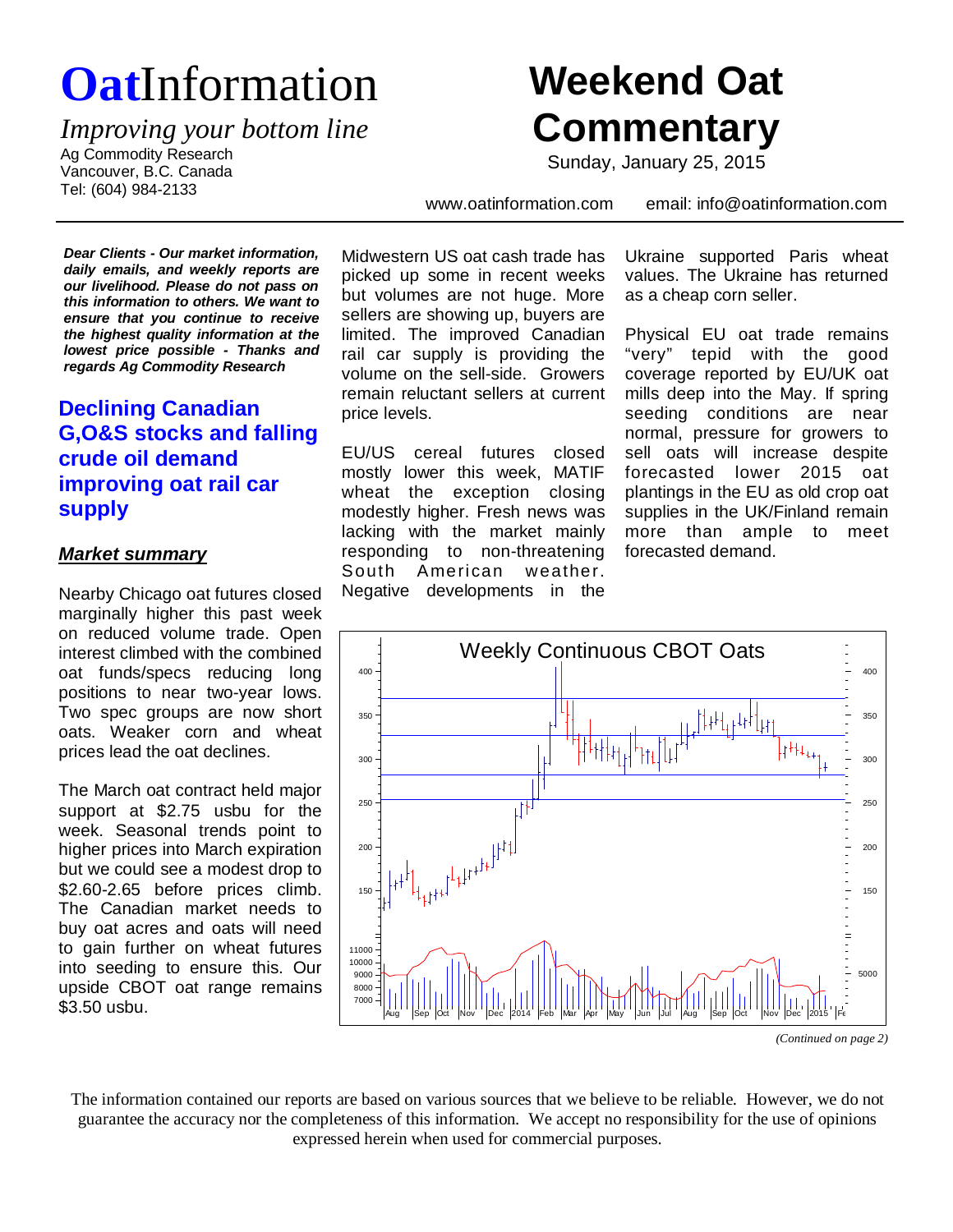|                                      | Area                             | Area      |                        |            |         | Total   |         | Total<br>Domestic | Carry-out |  |
|--------------------------------------|----------------------------------|-----------|------------------------|------------|---------|---------|---------|-------------------|-----------|--|
|                                      | Seeded                           | Harvested | Yield                  | Production | Imports | Supply  | Exports | Use               | Stocks    |  |
|                                      | --------- thousand hectares ---- |           | thousand metric tonnes |            |         |         |         |                   |           |  |
|                                      |                                  |           | $U$ ha                 |            |         |         |         |                   |           |  |
| <b>Total Grains And Oilseeds</b>     |                                  |           |                        |            |         |         |         |                   |           |  |
| 2013-2014                            | 26.847                           | 26,115    | 3.46                   | 90.293     | 1.101   | 100,345 | 43.421  | 39.950            | 16,974    |  |
| 2014-2015f                           | 25,859                           | 24,787    | 2.97                   | 73,594     | 2.173   | 92.742  | 42,460  | 39,792            | 10,490    |  |
| 2015-2016f                           | 26,958                           | 26,097    | 2.96                   | 77,278     | 1,668   | 89,437  | 41,685  | 38,841            | 8,910     |  |
| <b>Total Pulse And Special Crops</b> |                                  |           |                        |            |         |         |         |                   |           |  |
| 2013-2014                            | 2.844                            | 2,816     | 2.44                   | 6,880      | 144     | 7.663   | 5,237   | 1,809             | 628       |  |
| 2014-2015f                           | 3.337                            | 3.174     | 1.91                   | 6.069      | 138     | 6,835   | 5,270   | 1.250             | 355       |  |
| 2015-2016f                           | 3.530                            | 3.441     | 1.95                   | 6,720      | 128     | 7.203   | 5.180   | 1.323             | 720       |  |
| <b>All Principal Field Crops</b>     |                                  |           |                        |            |         |         |         |                   |           |  |
| 2013-2014                            | 29,690                           | 28,930    | 3.36                   | 97.173     | 1.244   | 108,008 | 48,659  | 41,759            | 17,602    |  |
| 2014-2015f                           | 29.196                           | 27.961    | 2.85                   | 79.663     | 2.311   | 99,577  | 47.730  | 41,042            | 10,845    |  |
| 2015-2016f                           | 30,488                           | 29,538    | 2.84                   | 83,998     | 1.796   | 96,640  | 46,865  | 40,164            | 9,630     |  |

#### Canada: Principal Field Crops Supply and Disposition

#### **Opening week calls**

Opening week calls are mixed to slightly lower on the favorable South American weather, and additional strength in the US dollar.

Wheat may find some support as Ukraine separatists fight for additional territory in E Ukraine and Russian troops are again massing along the Russian/ Ukraine border.

Oats remain a trailing commodity in a broader sense but are expected to continue to gain on wheat.

#### **Oat notes**

- The Managed Money (MM) net long for corn, wheat the soya complex decreased a further 14% as of the last CFTC report on Jan 20, wheat and soybeans leading declines.
- The "Managed Money" net oat long fell 34% this week with "Swaps" unchanged.

"Other Reporting" and "Non-Reporting" traders are now short, something we haven't seen for some time.

- Midwestern US cash oat trade volume was up some last week on the improved railcar supply. Cash basis levels are holding mostly steady with a slight bias to the downside.
- Oat prices quoted to Finnish growers held steady this week, Germany was down slightly. Traders continue to report limited grower selling in Finland/Sweden.
- · Oat mill demand in the EU/ UK remains sparse and what is showing up is for later spring early summer delivery.

#### **Rail car supply for Canadian oat exports improving, the trend likely to continue into summer months**

Canadian rail car supply for oats is improving and with it so are Canadian oat exports and US commercial oat stocks. Two factors are helping the increased car supply for oats.

First is the steadily declining supply of Canadian grains, oilseeds, and special crops (G,O&S). Ag Canada (AC) is forecasting 2014/15 total G,O&S end stocks to fall to 10.845 MMT, up slightly from the December forecast of 10.835 MMT but more importantly down 38% or 6.77 MMT from the 2013/14 record highs (see above).

Near record exports is helping to reduce the record stocks. AC is forecasting total G,O&S exports for 2014/15 at 47.73 MMT, down only 2% from last year's record high of 48.66 MMT (see above).

G,O&S end stocks for 2015/16 are forecast by AC to fall even further, to 9.630 MMT, which is well below the five-year average of 12.58 MMT. If realized, this would further reduce overall rail car demand.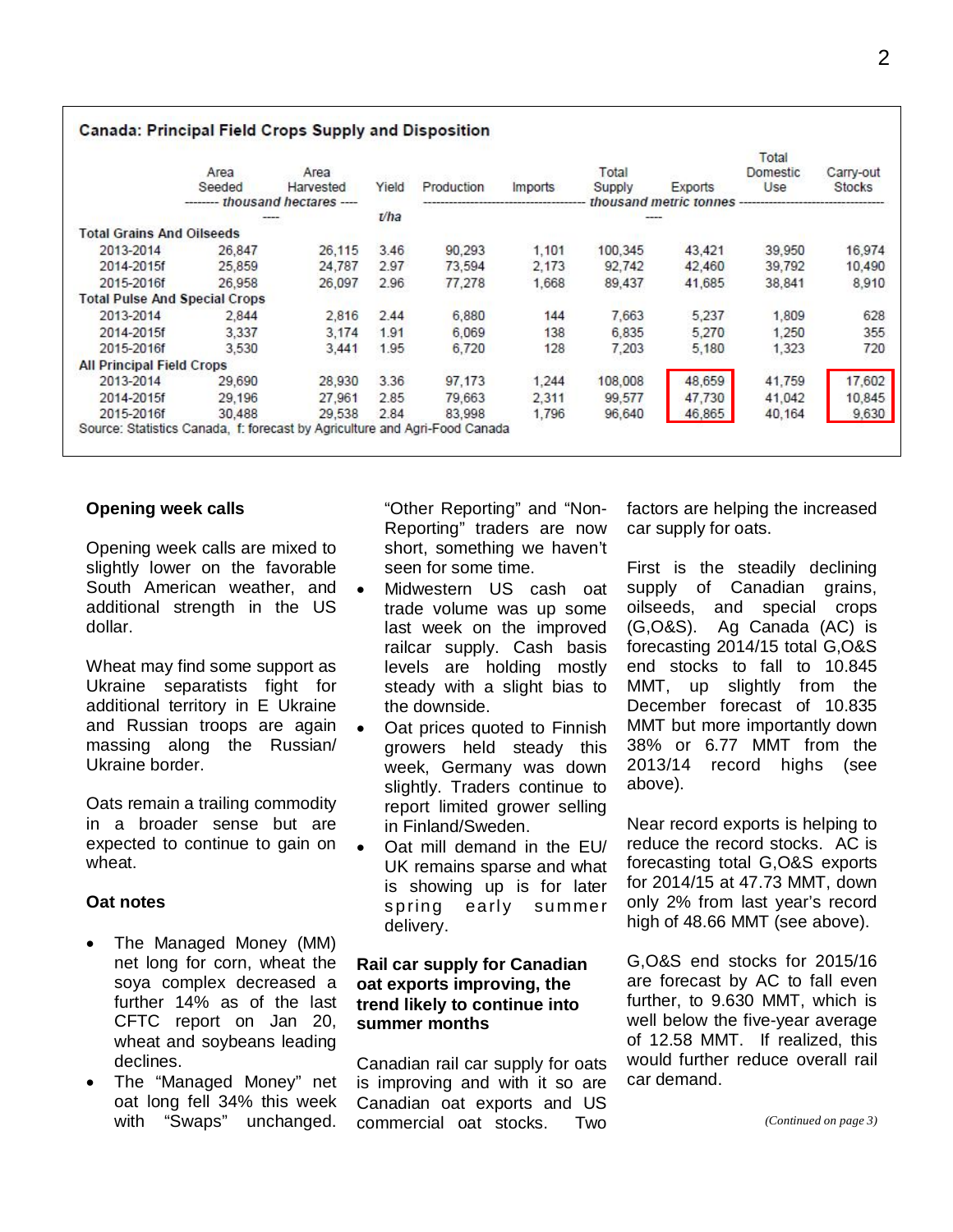The second factor that should keep Canadian oat exports climbing is the forecasted decline in crude oil demand and exports.

The sharp drop in crude oil prices that is tied to increasing world crude oil production/stocks is freeing engine power for grain and oilseed movement and exports. Most of Canada's crude oil exports go to the US.

Canadian Pacific Railway (CPR) last week said it moved less oil in the final three months of 2014 and it expected to haul about 140,000 tank cars this year,

2015, down from an earlier estimate of 200,000, a 30% drop in the forecast. CPR did move 110,000 cars of light crude last year (2014), up 22%.

We are expecting Canada's other railway, Canadian National, will release similar estimates and forecasts.

The reduced crude oil estimates, coupled with the falling grain, oilseed and special crop stocks should see an improved Canadian oat export outlook into the summer months at the very least.

Whether or not Canadian oat growers respond by selling more oats at reduced prices to take advantage of the improve rail car supply is far from clear. Oat prices have improved relative to wheat in recent months which should help. This improves the potenial for not only steady to higher Canadian oat exports but potentially higher 2015 oat acres.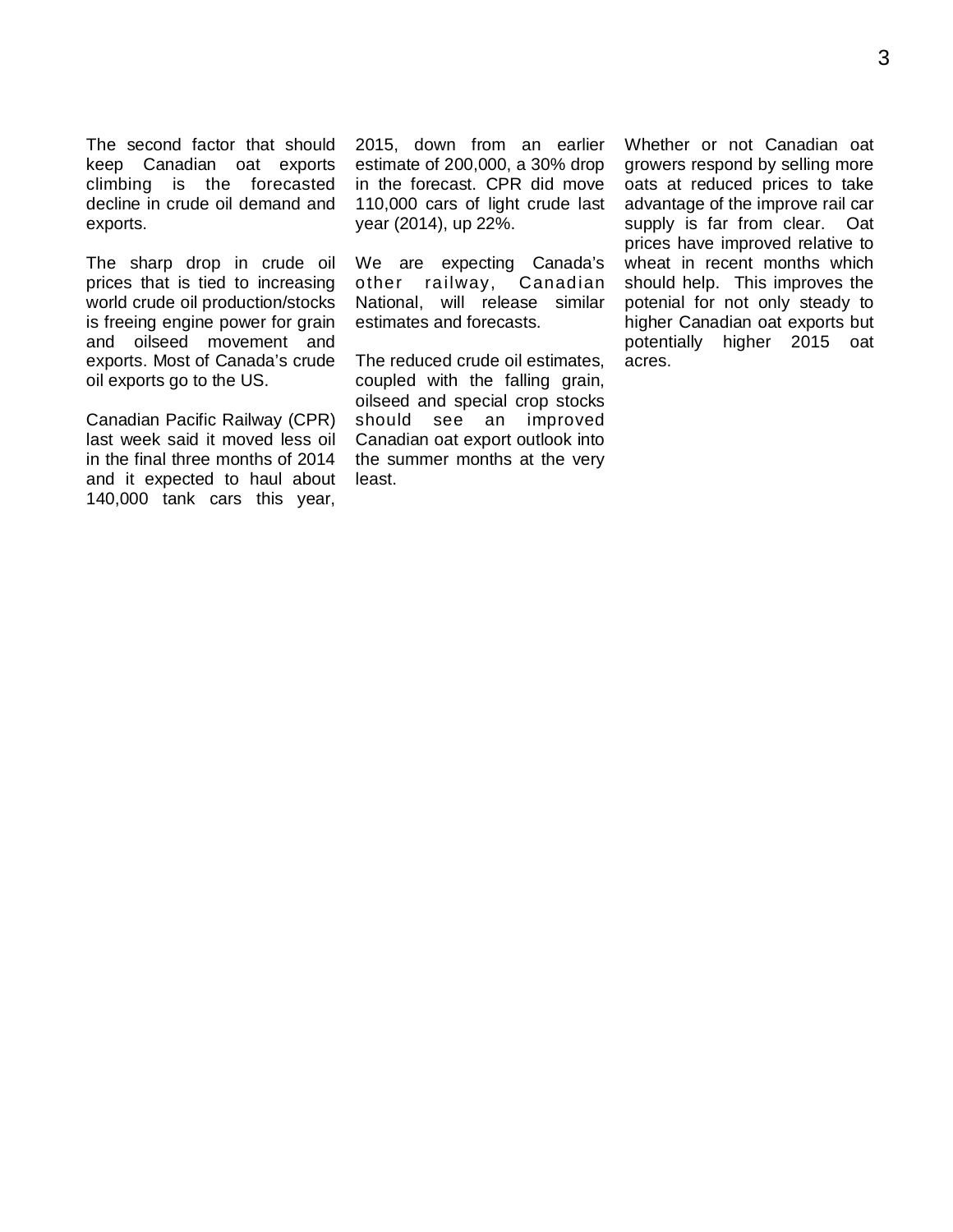## Commitment of Traders Report

| Disaggregated Futures and Options |               |          |                         |                       |         |                 |                       |         |                         |                 |          |                         |               |          |                 |
|-----------------------------------|---------------|----------|-------------------------|-----------------------|---------|-----------------|-----------------------|---------|-------------------------|-----------------|----------|-------------------------|---------------|----------|-----------------|
|                                   | Managed Money |          |                         | Producer/Merchandiser |         |                 | <b>Swap Positions</b> |         |                         | Other Reporting |          |                         | Non Reporting |          |                 |
|                                   | Net           | Weekly   | Weekly                  | Net                   | Weekly  | Weekly          | Net                   | Weekly  | Weekly                  | Net             | Weekly   | Weekly                  | Net           | Weekly   | Weekly          |
| Commodity                         |               |          | Positon Change change % | Positon               |         | Change change % |                       |         | Positon Change change % |                 |          | Positon Change change % | Positon       |          | Change change % |
| Corn                              | 197.02        | $-7.59$  | $-4%$                   | $-319.01$             | 18.62   | -6%             | 218.80                | $-6.57$ | $-3%$                   | 71.85           | $-5.98$  | $-8%$                   | $-168.658$    | 1.520    | $-1%$           |
| Oats                              | 0.144         | $-0.07$  | $-34%$                  | $-0.56$               | 0.76    | $-57%$          | 0.461                 | 0.00    | 0%                      | $-0.005$        | $-0.16$  | $-103%$                 | $-0.036$      | $-0.522$ | $-107%$         |
| Soymeal                           | 28.58         | $-2.87$  | $-9%$                   | $-93.59$              | 12.10   | $-11%$          | 41.97                 | 1.60    | 4%                      | 18.35           | $-7.37$  | $-29%$                  | 4.682         | $-3.460$ | $-42%$          |
| Sovoil                            | 51.97         | 2.80     | 6%                      | $-141.78$             | $-5.94$ | 4%              | 55.67                 | 1.99    | 4%                      | 25.51           | $-0.62$  | $-2%$                   | 8.626         | 1.768    | 26%             |
| Sovbeans                          | $-7.54$       | $-22.06$ | $-152%$                 | $-5.67$               | 22.96   | $-80%$          | 86.69                 | $-0.68$ | $-1%$                   | 20.45           | 0.33     | 2%                      | $-93.936$     | $-0.554$ | 1%              |
| Wheat - SRW                       | 5.15          | $-0.52$  | -9%                     | $-7.05$               | 2.59    | $-27%$          | 4.51                  | $-0.97$ | $-18%$                  | 0.60            | 1.03     | $-238%$                 | $-3.201$      | $-2.132$ | 199%            |
| Wheat - HRW                       | 15.86         | $-3.99$  | $-20%$                  | $-29.29$              | 5.92    | $-17%$          | 27.98                 | $-1.05$ | $-4%$                   | $-7.13$         | $-2.34$  | 49%                     | $-7.421$      | 1.448    | $-16%$          |
| Wheat - Mpls                      | $-2.46$       | $-11.89$ | $-126%$                 | $-90.42$              | 9.82    | $-10%$          | 99.22                 | 0.92    | 1%                      | 5.17            | 2.01     | 63%                     | $-11.511$     | $-0.855$ | 8%              |
| Total                             | 334.91        | $-46.20$ | $-14%$                  | $-687.36$             | 66.85   | $-9%$           | 535.30                | $-4.76$ | $-1%$                   | 134.80          | $-13.10$ | $-9%$                   | $-271.455$    | $-2.787$ | $1\%$           |

The Managed Money (MM) net long for corn, wheat the soya complex decreased a further 14% the last reporting week to January 20. Beans were down 152% on the week followed by MGE wheat at 126% and CBOT wheat at 20%

The "Managed Money" net long oat long fell a further 34% this week with "Swaps" unchanged. "Other Reporting" traders decreased their net 103% and are now short. "Non-Reporting" down 107%, also a small short. The combined MM, ORT and NRT net long was down this week down to near the two year low.